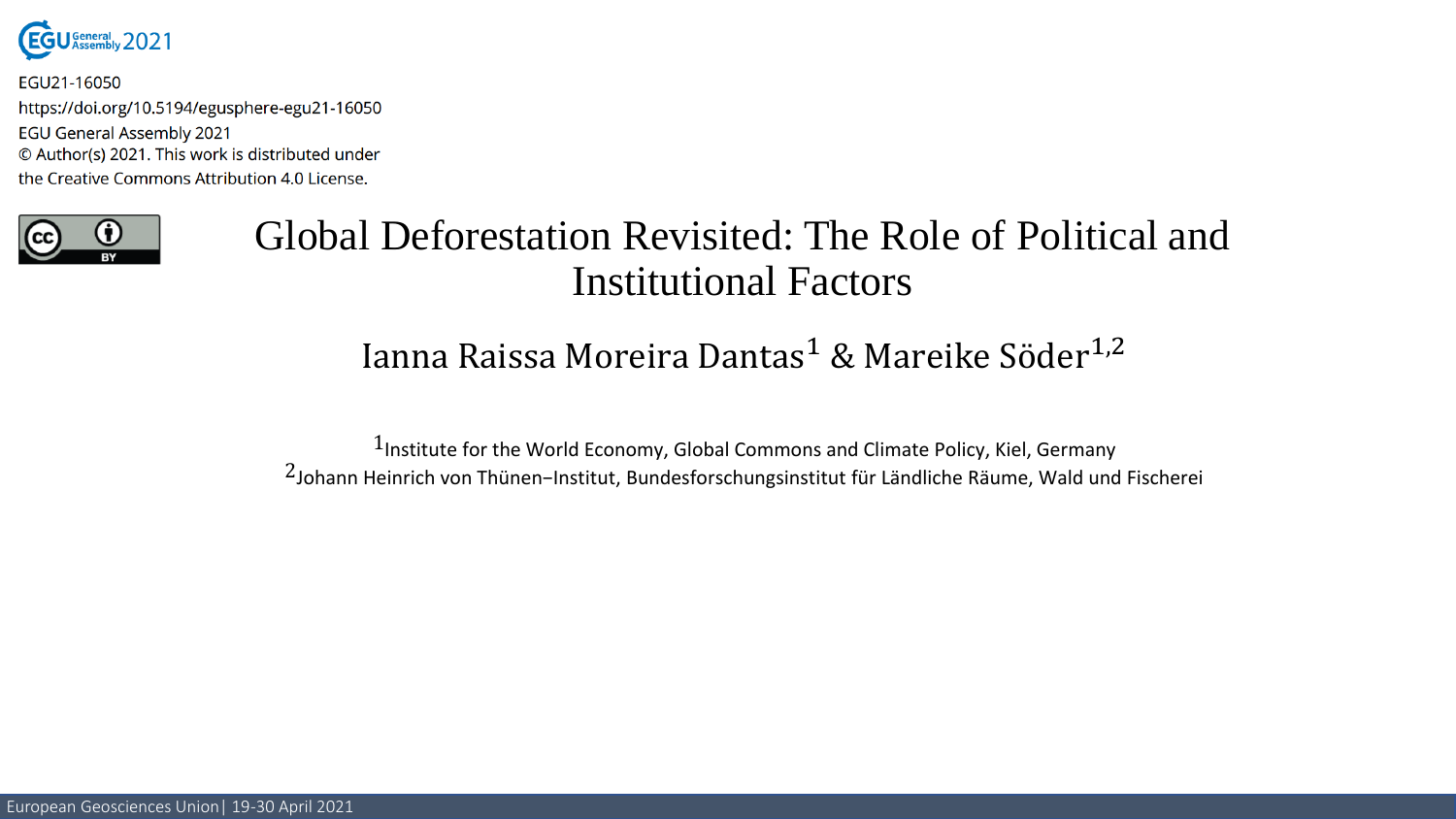

## Motivation

**15 UNE PROTECT, RESTORE AND PROMOTE SUSTAINABLE USE OF TERRESTRIAL** ECOSYSTEMS, SUSTAINABLY MANAGE FORESTS, COMBAT DESERTIFICATION, AND HALT AND REVERSE LAND DEGRADATION AND HALT BIODIVERSITY LOSS

30 % of global land cover are forest *(World Bank, 2021)* Approximatelly13 Mi hectares of natural forests are yearly lost *(FAO,2018)*

Research question

"Are institutional factors drives of global deforestation?"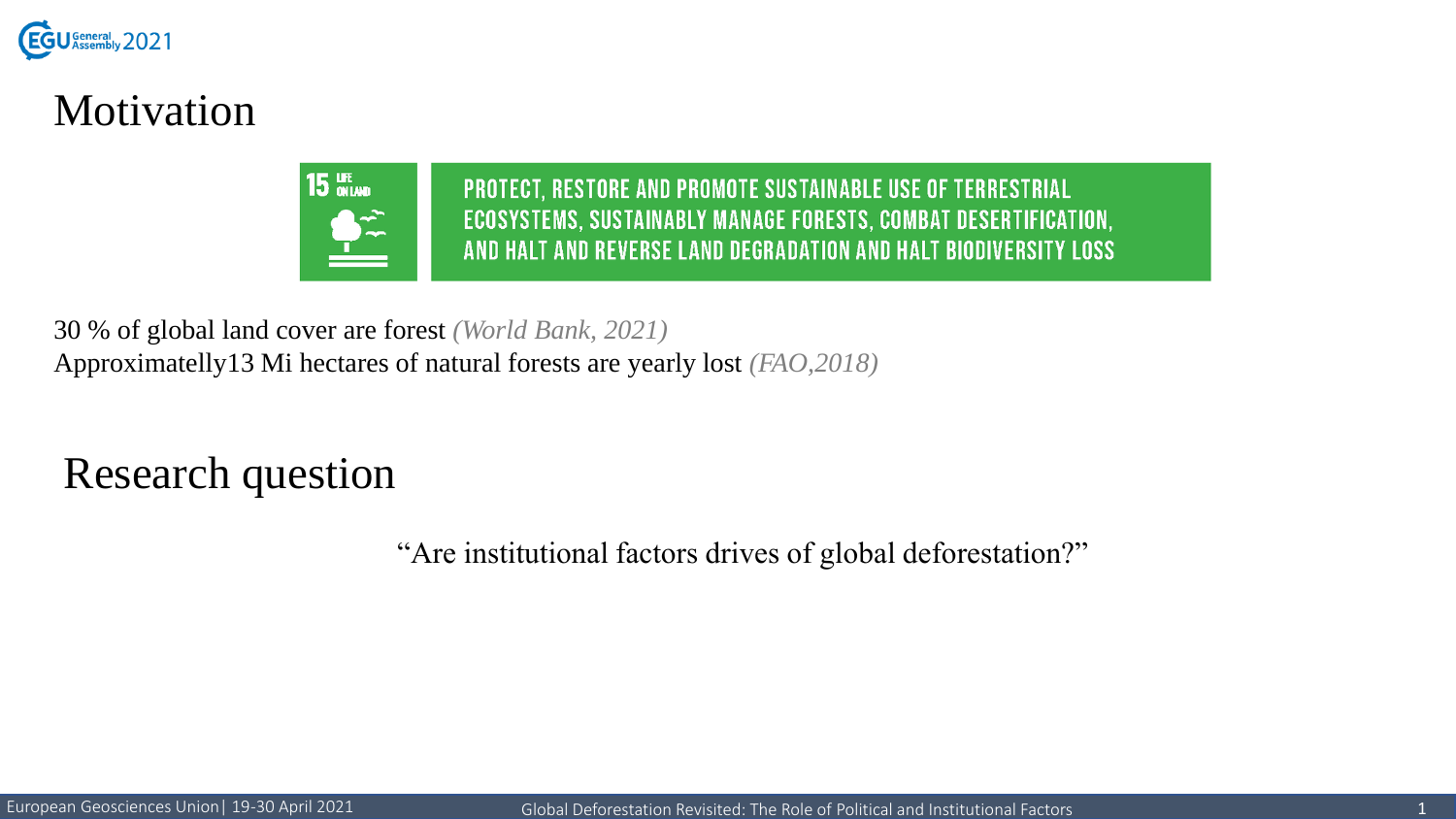

# Study

#### **Dependent variable**

European Space Agency (ESA) Climate Change Initiative Land Cover Forest pixels  $1992 \rightarrow 2015$ 5% changed from forest to other land uses

#### **Independent variables**

Accessibility *Nelson (2008)* Suitability to agricultural production - Global Agro-Ecological Zones model *(FAO, 2021)* Corruption Perception Index *(Transparency International)* The World Bank Government Effectiveness *(Kaufmann et al., 2008)*

| Variable Name                      | Variable description                                                | Mean | Std. dev |
|------------------------------------|---------------------------------------------------------------------|------|----------|
| Deforestation                      | $=1$ converted from forest to other LU classes, 0 otherwise         | 0.04 | 0.20     |
| <b>Biophysical Factors</b>         |                                                                     |      |          |
| Accessibility                      | Higher values indicate increasing difficulty to land access         | 1073 | 1359     |
| Suitability                        | 1 (highly suitable), 9 (low suitability) to agricultural production | 6,25 | 2,08     |
| <b>Institutional Factors</b>       |                                                                     |      |          |
| <b>Corruption Perception Index</b> | Country level 0 (Highly corrupt), 10 (very clean)                   | 4,17 | 2,49     |
| Government Effectiveness           | Country level -2,5 (low effectiveness), 2,5(high effectiveness)     | 0,09 | 1,02     |

**Table 1.** Descriptive statistics (N=5.858.880)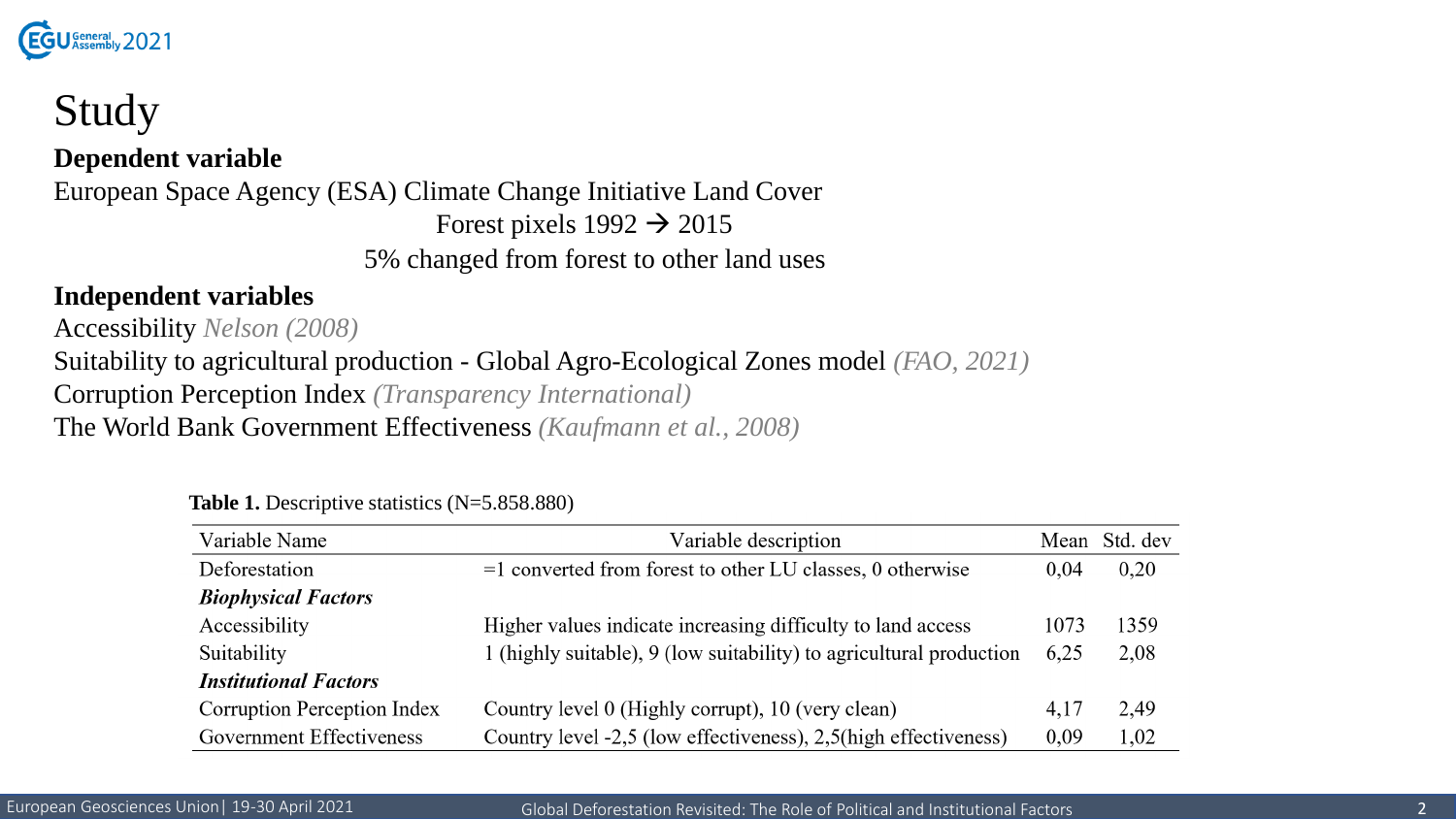

## Preliminary results

*Areas* with low accessibility  $\rightarrow$  less likely to deforestation

*Areas highly suitable to agricultural production* → *likely to experience land conversion*

*Political instability and government effectiveness are significantly related to higher deforestation.*

| (1)             | Marginal   | (2)            | Marginal    |
|-----------------|------------|----------------|-------------|
| Logistic (CPI)  | effect     | Logistic (GE)  | effect      |
|                 |            |                |             |
| $-0.000301$ *** | $-0.00001$ | $-0.000294***$ | $-0.00001$  |
| $(2.96e-06)$    |            | $(2.96e-06)$   |             |
| $-0.112***$     | $-0.00409$ | $-0.114***$    | $-0.00415$  |
| (0.000909)      |            | (0.000925)     |             |
| $-0.0237***$    | $-0.00086$ |                | $-0.00037$  |
| (0.000837)      |            |                |             |
|                 |            | $-0.0104***$   |             |
|                 |            | (0.00183)      |             |
|                 |            |                |             |
| $-2.110***$     |            |                |             |
| (0.00603)       |            | (0.00543)      |             |
| 5,838,728       |            | 5,858,430      |             |
|                 |            |                | $-2.204***$ |

**Table 2.** Logit regressions of deforestation (1992-2015) of the CPI and GE variables

Notes: Robust standard errors in parentheses. \*\*\*  $p<0.01$ , \*\*  $p<0.05$ , \*  $p<0.1$